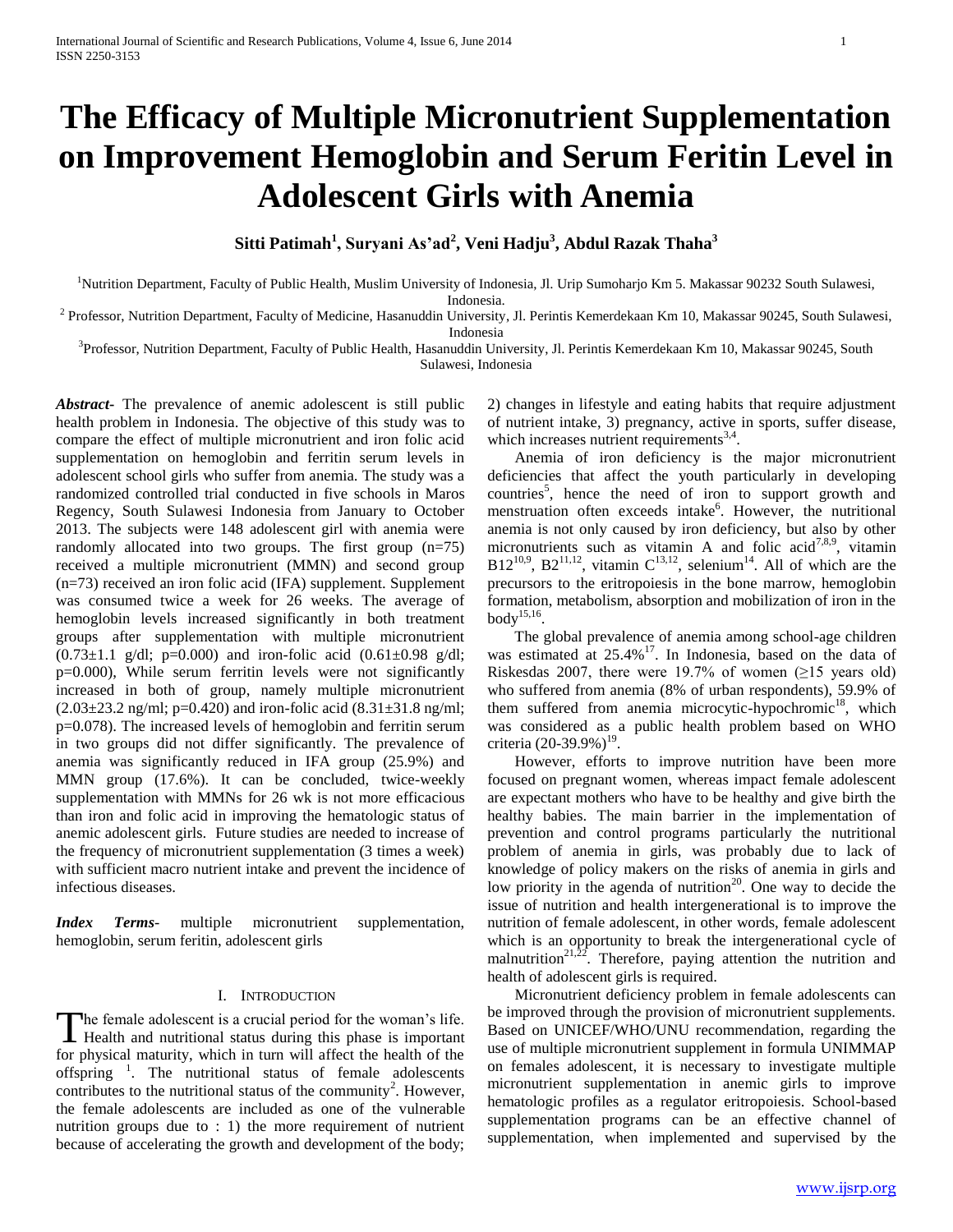teacher. The efficacy of multiple micronutrient supplemenetation (UNIMMAP formula) on the female adolescent suffer from anemia nutrient deficiency on the improvement of hematologic profile of female adolescent in Indonesia is still relatively limited, there for this study is urgently required. So, the purpose of this study is to compare the effect of multiple micronutrient (MMN) and iron folic acid (IFA) supplementation on hemoglobin and ferritin serum levels adolescent school girls who suffer from anemia.

## II. MATERIAL AND METHOD

## *1.1. Study Participant*

 The population in this study is all female students who are in class X and XI in 5 Government senior high school in Maros Regency, with the total number of females students are 1158 female students. Government senior high school were selected purposively based on the considering that schools are in a rural area, easy to reach and there is the willingness of the school to participate in the study, evidenced with the acquisition of permission from the school principal, and the school has a relatively large number of females students

Initial screening for anemic (Hemoglobin  $\langle 12 \text{ g/d} \rangle$ ) was carried out with a B-Hemoglobin Analyze (HemoCue, Angelholm, Sweden) on a finger-capillary blood sample. Those who were identified as anemic were then invited to provide a venous blood sample, to measured again hemoglobin concentration based on cyanmethemoglobin method as baseline sample. Female adolescent were eligible for the study if they have regular menstruation in every month, non married and pregnant. Subjects were exclude they had severe anemic (Hb <8 g/dl based on hemoCue method), suffering from acute or chronic infections (eg, tuberculosis, typhoid, malaria, dengue fever, etc.), or a metabolic disorder that can affect hemoglobin levels at the time of blood sampling, and had taken the other nutritional supplements (vitamins and minerals). The drop out criteria was the subjects who are resigned from the study or does not participate fully in the research activities in accordance with the research protocol, subjects change schools, lysis of blood taken or damaged so it is not able to be analyzed.

 The sample size calculation based on 80% of study power to be able to detect a 5.2  $g/dl^{23}$  difference in hemoglobin level between multiple micronutrient and iron-folic acid (control)) group, assuming a two tailed test, with  $\alpha=0.05$  and hemoblogin standar deviation (SD) of 10.1 g/dl (based on values observed across all treatment groups) $^{24}$ . The number of subjects required in each set was 59 students, and assuming loss to follow up 20% of students, so it required 74 samples per group. The study was conducted from January to October 2013, after obtaining permission from the Health Research Ethics Committee of the Faculty of Medicine, Hasanuddin University, Makassar South Sulawesi Indonesia.

## *1.2. Study design intervention*

 This study was a randomized, double-blind controlled trial as an experimental trial. The subjects entered into the study were randomly assigned to 1 of 2 supplemented groups: to receive either a double dose of multiple micronutrient (MMN as UNIMMAP formulation containing 15 micronutrient), or ironfolic acid (IFA) as Indonesian Government program for 26. Randomization by using 2 coded groups (A vs B) carried out by an independent research, and female adolescent were allocated to 1 of the 2 codes by computer. All the personnel and investigator were blinded to the 2 groups assignment. Encapsulated of the two supplements is carried out by a pharmacist in the research centre of nutrition and health Hasanuddin University, Makassar South Sulawesi Indonesia. The composition of the two kinds of supplements are presented in the Table 1. Both supplements were identical in appearance and were color coded, were kept by the independent researcher at medicine faculty Hasanuddin University and opened only after data analysis was completed. All participants received the capsule twice weekly for 26 weeks for the benefit of nutritional anemia therapy and re-store the body's iron reserves<sup>25</sup>.

| Table 1. The composition of the mitiple micronutrients (MMN) and iron-folic acid supplement, nutrient supply from each |  |
|------------------------------------------------------------------------------------------------------------------------|--|
| supplements for female adolescents                                                                                     |  |

| <b>Nutrient</b>                                         | <b>Dose</b>                     | <b>RDA 2013</b><br>16-18 years old | Nutrient supply per a<br>day<br>from each supplement |
|---------------------------------------------------------|---------------------------------|------------------------------------|------------------------------------------------------|
| <b>Multiple Micronutrient Supplement (Double doses)</b> |                                 |                                    |                                                      |
| Vitamin A (Retinol)                                     | $800 \mu g$                     | $600$ RE ( $\mu$ g)                | 457.1                                                |
| Vitamin D (Cholecalciferol)                             | $200 \text{ IU} (5 \text{ µg})$ | $15 \mu$ g                         | $2.86 \mu g$                                         |
| Vitamin E (Tocopherol)                                  | $10 \text{ mg}$                 | $15 \text{ mg}$                    | 5.71 mg                                              |
| Vitamin B-1 (Thiamin HCL)                               | $1.4 \text{ mg}$                | $1.1 \text{ mg}$                   | $0.8 \text{ mg}$                                     |
| Vitamin B-2 (Riboflavin)                                | $1.4 \text{ mg}$                | $1.3 \text{ mg}$                   | $0.8 \text{ mg}$                                     |
| Niacin (Nicotinamide)                                   | $18 \text{ mg}$                 | $12 \text{ mg}$                    | $10.29$ mg                                           |
| Asam Folat                                              | $400 \mu g$                     | $400 \mu g$                        | $228.57 \mu g$                                       |
| Vitamin B-6 (Pyridoxine)                                | $1.9 \text{ mg}$                | $1.2 \text{ mg}$                   | $1.09$ mg                                            |
| Vitamin B-12 (Cyanocobalamin)                           | $2.6 \mu g$                     | $2.4 \mu g$                        | $1.49 \mu$ g                                         |
| Vitamin C (As. Ascorbat)                                | $70 \text{ mg}$                 | 75 mg                              | $40 \text{ mg}$                                      |
| Zink (zinc sulphate)                                    | $15 \text{ mg}$                 | $14 \text{ mg}$                    | $8.57$ mg                                            |
| Iron (Ferrous fumarate)                                 | $30 \text{ mg}$                 | $26 \text{ mg}$                    | $17.14 \text{ mg}$                                   |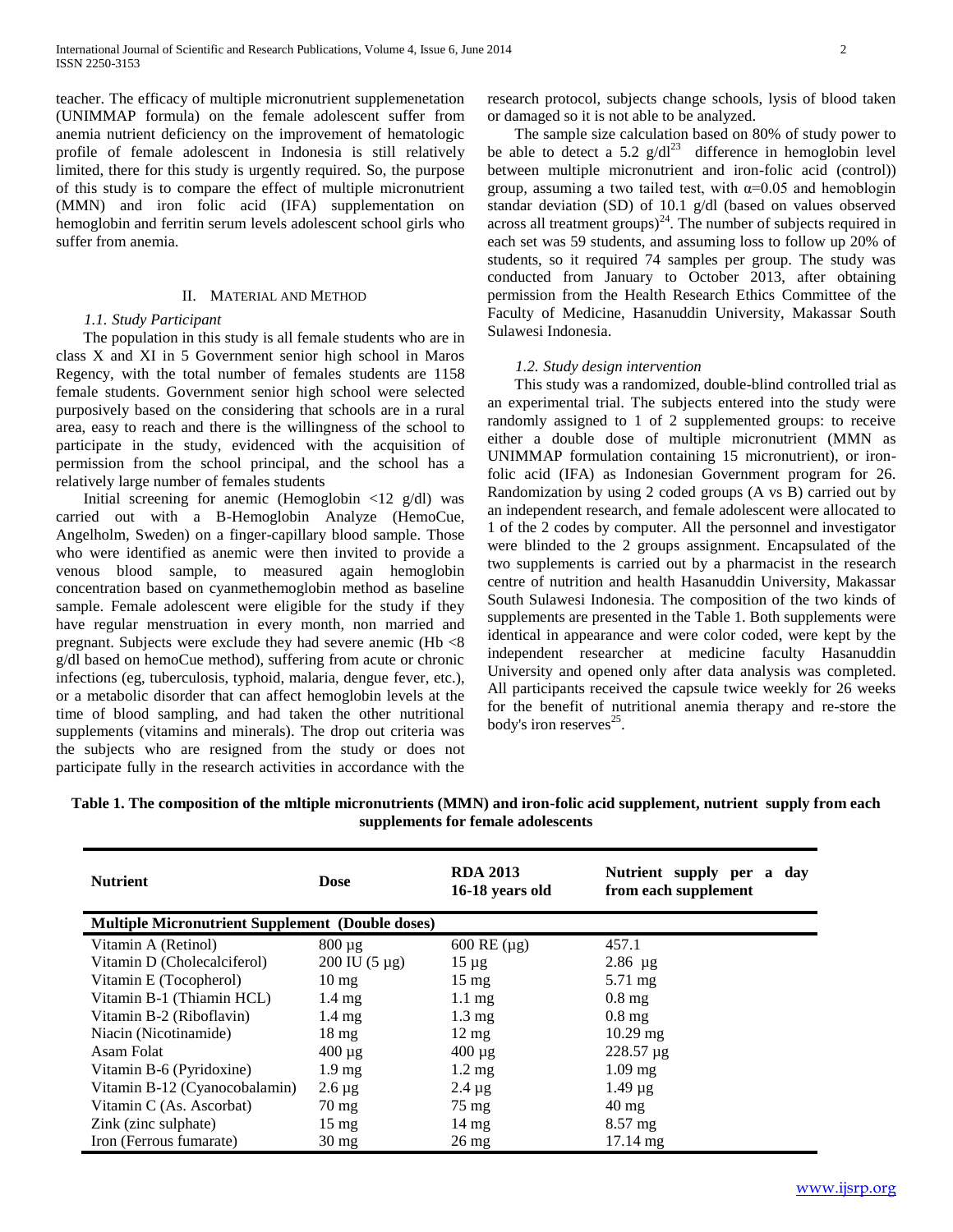International Journal of Scientific and Research Publications, Volume 4, Issue 6, June 2014 3 ISSN 2250-3153

| Copper (Copper sulfate)<br>Selenium (Sodium selenite) | $2 \text{ mg}$<br>$65 \mu$ g      | $890 \text{~mg}$<br>$30 \mu g$ | $1.14 \text{ mg}$<br>$37.14 \mu g$ |
|-------------------------------------------------------|-----------------------------------|--------------------------------|------------------------------------|
| Iodine (potassium iodide)                             | $150 \mu g$                       | $150 \mu g$                    | $85.71 \mu g$                      |
|                                                       |                                   |                                |                                    |
|                                                       | <b>Iron-Folic Acid Supplement</b> |                                |                                    |
| Iron (ferrous sulfat)                                 | $60 \text{ mg}$                   | $26 \text{ mg}$                | $17.14 \text{ mg}$                 |

## *1.3. Compliance*

 Supplements were distributed by the teacher to the students, accompanied by field officers, as well as direct observation of the supplements to be swallowed properly by the subject, and then it is recorded by field assistant in the sheet monitoring. If a female adolescent was absent on the day supplement distribution (Wednesday and Saturday), she received supplement on the day she returned to school. Compliance was calculated as the number of capsule eaten divided the number of capsule to receive). For the holidays, the subjects are given supplements based on the numbers of the day that the supplement is consumed, then they are controlled by phone, and at the time the subjects are at school, they are asked about the number of the supplements they have been consumed.

### *1.4. Data and sample collection*

 Data of the females student's characteristics: socioeconomic (education, occupation, income) parents, medical history, menstruation which is asked through interviews using questionnaires (questionnaire). Biochemical, medical history and menstruation data were collected twice: before intervention (baseline  $= t_0$ ) and at the end ( $t_6$ ) of the intervention in non-fasted female adolescent. For biochemical data, 3 cc of venous mediana cubiti blood of sample using vacutainer anticoagulant with the remainder centrifuged for collection of serum by Prodia officers, and 4 cc venous mediana cubiti blood of using vacutainer without anticoagulant by Prodia officers. All specimen were transported to the laboratory in dry ice and stored below  $-20^0C$ . The Hb concentration, red blood cell index and white blood cell as a cell immune was analyzed in the Prodia Laboratory Makassar Indonesia as a private laboratory by the immunochemiluminescence method,. Serum feritin consentration that measure the number of Fe stores were analyzed by the ELISA method with a commercial kit (Abcam) and the inter-assay is 4.8%.

#### *1.5. Statistical Analysis*

 All data were analyzed using SPSS for windows. The difference between baseline and endpoint biochemical indicator were tested by Wilcoxon test, whereas the difference biochemical indicator in both treatment groups were analyzed with the U-Mann Whitney. The difference of prevalence anemic and iron depletion was analysed by Mc Nemar Test. ANCOVA test be used to control confounding factor that influenced the group difference. Anemia was defined as Hb level  $\langle 12.0 \text{ g/dl}^2 \rangle$ and iron depletion was defined as serum ferritin concentration Nutrient < $15 \text{ ug/L}^{27}$ .

## III. RESULTS AND DISCUSSION

 Figure 1 describes the development of the study sample in each school until the study ended. The number of samples at the beginning of the study was 148 students consisting of 73 students from group A and 75 from group B. As the study ended, the number of samples that drop out (DO) was 37 students (25%), which came from the IFA group was 19 students (26%) and 18 students from MMN group (24%). The number of DO subject between the two groups did not differ significantly ( $p = 0.78$ ). Based on the number of samples until the end of the study (111 students), then the power test of the calculation of the amount of the sample changed from 80% to 77%.

 The characteristics of the subjects and their families do not have significant differences between the two treatment groups, so that it can be stated that the study sample was homogenized before being given micronutrient interventions (**Table 2**).

 Total of the supplements that should be taken by each subject is 52 capsules. The average number of the supplements taken by the subjects was  $\pm 46$  capsule with a range between 34-51 capsules. Compliance in the intake of the supplements (> 80%) in the IFA group was lower (85.2%) than the MMN group  $(87.1\%)$  (chi-square  $p = 0.811$ ). Adverse events were reported by subjects who acquire IFA supplements namely: head ache, nausea, stomachache, and chest pain.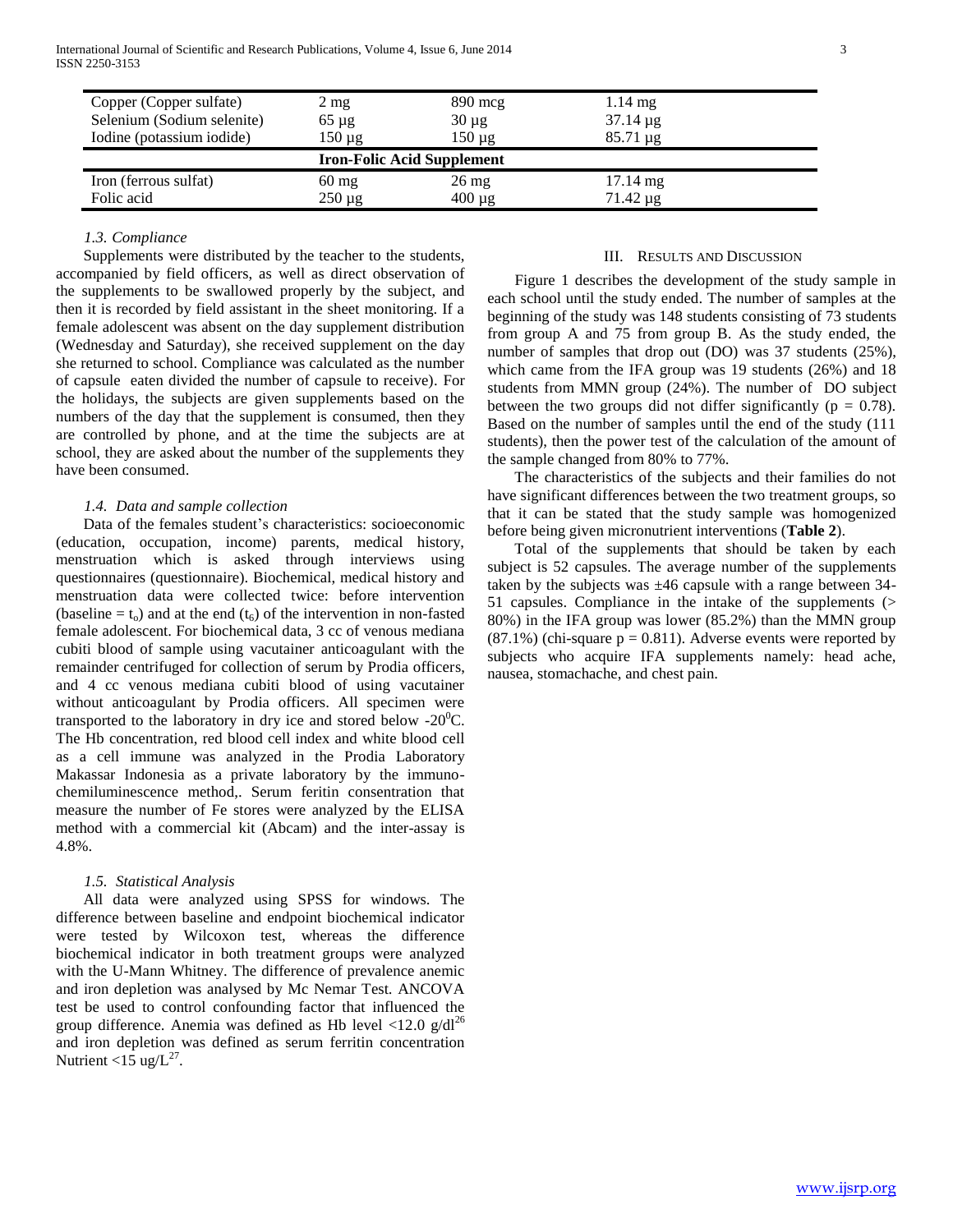

**FIGURE 1. Selection process for the study participants and reasons for loss to follow-up in a randomized controlled trialdouble blinded with multiple micronutrient (MMN) and iron and folic acid (IFA) supplementation.**

 Micronutrient intervention gave a significant effect on the changes in hematological parameters. The mean change in Hb values were higher in group MMN subjects compared to group IFA (Table 4)**.** Increased hemoglobin levels were higher in MMN group may be caused by the mean value of serum ferritin and hemoglobin levels before the intervention was lower than IFA group, so that the response rate of MMN group was higher than the IFA group to reach the normal threshold. It is characterized by a rise in the average of hemoglobin level velocity (6.3 g/dl) was higher during the 26-week intervention MMN supplement. Guyton and Hall  $(2008)^{28}$  states that if there is deficiency of hemoglobin (Hb), then the allotment of more iron for hemoglobin formation, and vice versa when the hemoglobin level is normal, then the allotment of iron components intended for the formation of myoglobin, cytochromes, peroxidase and catalase or stored in the form of ferritin. Supplementation of iron for hemoglobin synthesis is partially absorbed as indicated by elevated levels of hemoglobin, and some go into the tissue to be stored.

 Although iron reserves in the body, but without the multiplemicronutrient supplementation, hemoglobin synthesis process is inefficient, and most much iron is absorbed from the intestine to the liver directed. This proves the essential role of multiple micronutrients such as vitamins A, B2, B6, B12, C, Cu, etc., all of which play a role in the synthesis of hemoglobin, either directly or indirectly through a process of absorption and or iron mobilzation. The results of this study demonstrate that functional improvement after supplementation was preferred than sufficient supplies of iron that is characterized by a significant increase in levels of hemoglobin subjects in both treatment groups ( $p =$ 0.000).

 The increase in mean Hb levels between the two treatment groups were not different significantly (mann whitney  $p = 0.788$ ) (**Tabel 4**). ANCOVA test results showed that baseline levels of ferritin serum (effect size =  $0.176$ , p =  $0.000$ ) was significantly an influential factor to the difference in hemoglobin levels of the subjects ( $P < 0.05$ ), while both types of supplements provide the same effect on the differences in the mean increase in hemoglobin levels ( $p = 0.820$ ). If iron storage decreased, it's needs 2-3 months to accelarete of absorption to return of normal hemoglobin level<sup>29</sup>. Ferritin serum was a predictor significantly on the hemoglobin concentration in Cambodian children  $(B =$ 2,55; effect size =  $0.044$ ; p =  $0.011$ )<sup>30</sup>.

 If the reduced iron reserves, it takes 2-3 months for accelerating the absorption to restore normal hemoglobin levels (Lynch,  $2007$ )<sup>31</sup>. Serum ferritin is a significant predictor of hemoglobin concentration in children of Cambodia ( $\beta = 2.55$ ; effect size =  $0.044$ ,  $p = 0.01$ )<sup>32</sup> (Anderson et al., 2008).

 These findings confirm the results of previous studies conducted in Bangladesh in girls, namely multiple micronutrient supplementation for 6 months resulted in an increase in hemoglobin concentration as much as  $10.5 \pm 9.4$  g/L (paired Ttest  $p = 0.000$  compared to the placebo group increased by only 2.9  $\pm$  6.7 g /L (paired T - test p = 0.000)<sup>33</sup>. Ahmed et.al (2005)<sup>34</sup> reported that the MMN and IFA supplementation 2 times a week for 12 weeks in girls aged 14-18 years found a increase in mean hemoglobin levels for the MMN group (0.63  $\pm$  0:08 g/dl) and the IFA group (0.62 0:08  $\pm$  g /dl ) were not statistically different (p =  $0.91$ ). Hyder study<sup>35</sup> results that provide beverages containing multiple micronutrients on the girls for 12 months giving effect to the increase in Hb  $10.8 \pm 3.6$  g/L was significantly ( $p = 0.0001$ ) in the first 6 months of intervention. Furthermore, Ahmed et.al  $(2010)^{24}$  also reported that the IFA and MMN supplementation 2 times a week increase the hemoglobin levels of  $8.0 \pm 8.2$  g /L in the IFA group, and  $8.8 \pm 9.6$  g /L in the MMN group was significantly at week 26 intervention. Study in Bogor found that multiple micronutrient supplementation 3 times a week for 4 months at girls aged 13 -15 years that anemia may increase hemoglobin levels of  $15.8 \pm 10.7$  g/L<sup>23</sup>. In Shaanxi China study that provides multiple micronutrient supplementation (5 mg iron) for 5 months in children aged 10-12 years can increase hemoglobin levels of 3.2  $g/L$  subjects ( $p =$ 0.002) and reduced the number of anemia was 12.3 % ( $p =$  $(0.01)^{36}$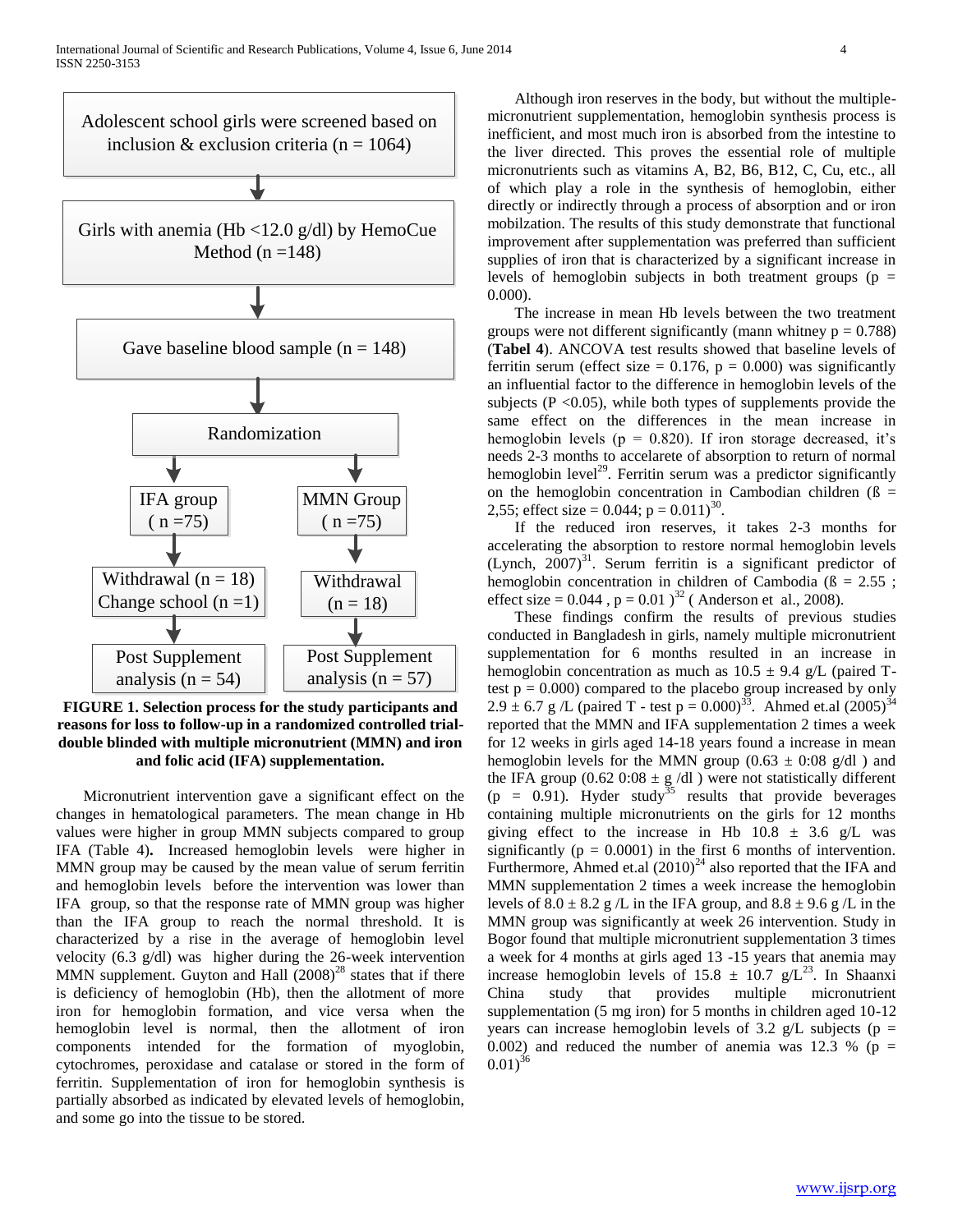|                                             | <b>IFA</b>                | <b>MMN</b>          | <b>Total</b>              | P value           |
|---------------------------------------------|---------------------------|---------------------|---------------------------|-------------------|
| <b>Variable</b>                             | $mean \pm SD$             | $mean \pm SD$       | $mean \pm SD$             |                   |
| Age (years)                                 | $16.02 \pm 0.8$           | $16.17 \pm 0.8$     | $16.09 \pm 0.8$           | 0.20 <sup>1</sup> |
| Age of menstruation (years)                 | $12.98 \pm 0.9$           | $13.25 \pm 0.9$     | $13.12 \pm 0.9$           | $0.08^2$          |
| Pocket money (IDR/day)                      | 12648±8077                | $10710 \pm 5654$    | $11653 \pm 6975$          | $0.31^{2}$        |
| Money Buy Snack (IDR/day)                   | 6462±4546                 | $5271 \pm 2208$     | 5851±3577                 | $0.58^{2}$        |
| Family size (person)                        | $5.9 \pm 2.0$             | $5.7 \pm 2.2$       | $5.8 \pm 2.1$             | $0.61^2$          |
| Parent's Income (IDR/mo)                    | $1667124.1 \pm 1435854.8$ | 1784210.5±1495429.0 | $1727249.5 \pm 1461785.8$ | $0.62^2$          |
| Education mothers (years)                   | $8.9 \pm 4.0$             | $8.3 \pm 3.5$       | $8.6 \pm 3.8$             | $0.48^{2}$        |
| Hb(g/dl)                                    | $11.72 \pm 1.4$           | $11.67 \pm 1.3$     | $11.69 \pm 1.3$           | $0.92^2$          |
| MCV(f)                                      | $77.92 \pm 8.4$           | $78.58 \pm 8.2$     | $78.26 \pm 8.3$           | 0.68 <sup>1</sup> |
| $MCH$ (pg)                                  | $24.59 \pm 3.3$           | $25.7 \pm 7.2$      | $25.16 \pm 5.6$           | $0.46^2$          |
| $MCHC$ (pg)                                 | $31.48 \pm 1.5$           | $31.51 \pm 1.8$     | $31.49 \pm 1.6$           | $0.75^2$          |
| Hematocrit                                  | $37.2 \pm 3.4$            | $36.9 \pm 2.6$      | $37.10 \pm 3.0$           | $0.51^2$          |
| Serum ferritin (ng/ml)                      | $23.22 \pm 23.5$          | $17.27 \pm 15.9$    | $20.16 \pm 20.1$          | $0.19^2$          |
| Weight (kg)                                 | $45.09 \pm 7.5$           | $45.02 \pm 7.6$     | $45.05 \pm 7.5$           | $0.99^{2}$        |
| Height (cm)                                 | $151.31 \pm 4.7$          | $151.71 \pm 4.9$    | $151.5 \pm 4.8$           | $0.67^1$          |
| Height-for-age (z-score)                    | $-1.69 \pm 0.7$           | $-1.59+0.7$         | $-1.61 \pm 0.7$           | 0.76 <sup>1</sup> |
| BMI-for-age (z-score)                       | $-0.52+0.9$               | $-0.58 \pm 0.8$     | $-0.55+0.9$               | 0.77 <sup>1</sup> |
| <sup>1</sup> U <sub>i</sub> i T Independent | <sup>2</sup> Mann-Whitney |                     |                           |                   |

**Table 2. Baseline characteristics subjects and family**

 On the contrary, based on hemoglobin status, it was still found 28.8% of the subjects suffering from anemia, which was 27.8% in the subjects of IFA group and 29.8% in the subjects of MMN group. It is probably due to several factors other than iron deficiency such as infections that can contribute to blood loss and the loss of nutrients, etc. The results of the study in Bangladesh supporting these findings, is the prevalence of anemia in girls who have obtained multi micronutrient supplementation 2 times/week was found approximately 29.3% and 40.9% in those who acquire iron + folic acid supplements<sup>24</sup>. Besides that, the percentage of subjects who suffer from microcytic-hypochromic anemia decreased significantly to 46.3% ( $\Delta = 25.9$ %; McNemar test  $p = 0001$  on the subject of the IFA group, whereas the MMN group of subjects was reduced significantly to 36.8% ( $\Delta$  = 36.9%; McNemar test  $p = 0.000$ ).

 Based on the anemic degree, the percentage of the subjects in IFA group suffering from mild anemia decreased by 22.2% while the subjects in MMN group decreased by 10.5%. Moderate anemia was reduced more in the MMN group subjects (5.3%) compared to the IFA group (1.9%). Severe anemia was not found in the subjects of MMN group while the subjects of IFA group was found to be 1.9% (**Tabel 3**).

 Rate of decline in the prevalence of anemia in all subjects after obtaining micronutrient interventions for 26 weeks was 21.7% (McNemar test,  $p = 0.000$ ). The decrease in the prevalence of anemia in the IFA group was 25.9% (Mc Nemar test,  $p = 0.003$ ) greater than the MMN group subjects only decreased by 17.6% (McNemar test,  $p = 0.041$ ) (**Table 3**). The cure rates of anemia differ between subject groups IFA and MMN, which is the cure rate of anemia was higher in the IFA group (48.3%) compared to subjects MMN group (37.0%).

 The effectiveness of micronutrient supplementation on anemia status was also seen after the intervention that is the subject of anemia become normal after the intervention in group A (31.5%) and group B (26.5%), while that remained anemic after the intervention in group A (40.7%) and group B (43.9%). The effectiveness of both types of supplements are for improving the status of anemic subjects was statistically significant, namely group A ( $p = 0.003$ ) and group B ( $p = 0.041$ ).

| <b>Indicator</b>                                          | IFA $[n, (\%)]$ |                | MMN $[n, (\%)]$ |                 | Total $[n, (\%)]$ |                 |
|-----------------------------------------------------------|-----------------|----------------|-----------------|-----------------|-------------------|-----------------|
|                                                           | <b>Before</b>   | After          | <b>Before</b>   | After           | <b>Before</b>     | After           |
| <b>Hemoglobin Status*</b>                                 | $11.73 \pm 1.4$ | $12.3 \pm 1.4$ | $11.67 \pm 1.3$ | $12.40 \pm 1.1$ | $11.70 \pm 1.4$   | $12.37 \pm 1.2$ |
| Normal ( $\geq 12$ )<br>$\bullet$<br>g/dl                 | 25(46.3)        | 39 (72.2)      | 30(52.6)        | 40(70.2)        | 55 (49.5)         | 79 (71.2)       |
| Mild<br>Anemia<br>$\bullet$<br>$(11.0 - 11.9$<br>g/dl     | 24 (44.4)       | 12(22.2)       | 21 (36.8)       | 15(26.3)        | 45 (40.5)         | 27(24.3)        |
| Moderate<br>$\bullet$<br>(8.0)<br>Anemia<br>$-10.9$ g/dl) | 3(5.6)          | 2(3.7)         | 5(8.8)          | 2(3.5)          | 8(7.2)            | 4(3.6)          |

**Table 3. Iron status before and after supplementation between groups**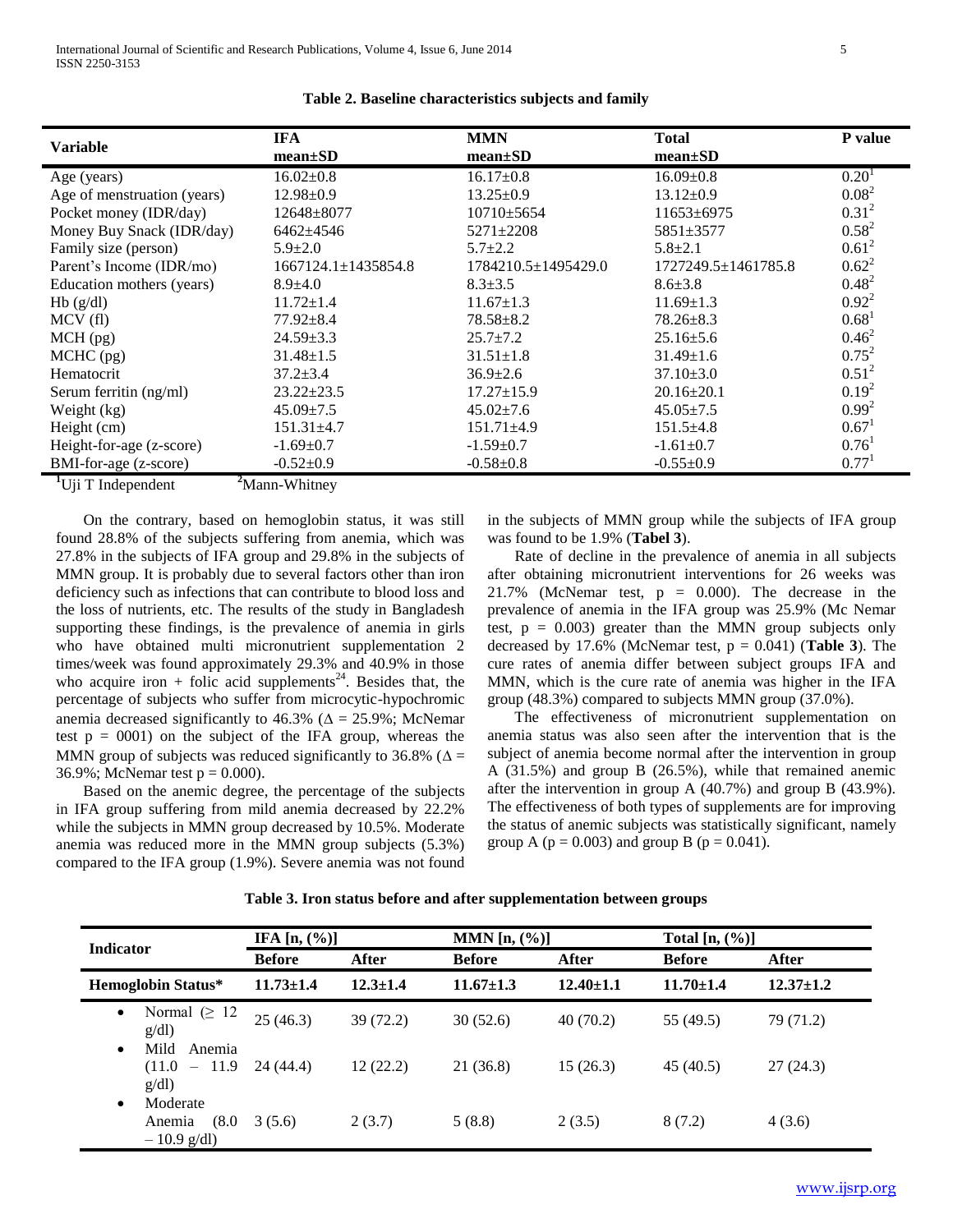| Severe<br>$\bullet$<br>Anemia<br>$(< 8 \text{ g/dl})$ | 2(3.7)          | 1(1.9)           | 1(1.8)           | 0(0.0)           | 3(2.7)           | 1(0.9)           |
|-------------------------------------------------------|-----------------|------------------|------------------|------------------|------------------|------------------|
| <b>Serum Feritin Status</b><br>**                     | $23.2 \pm 23.5$ | $31.53 \pm 28.9$ | $17.26 \pm 15.9$ | $19.29 \pm 17.5$ | $20.16 \pm 20.1$ | $25.24 \pm 24.4$ |
| Normal (15<br>$\bullet$<br>$150 \mu g$ )              | 29(53.7)        | 35(64.8)         | 21 (36.8)        | 25(43.9)         | 50(45.5)         | 60(54.1)         |
| Iron depletion<br>$\bullet$<br>$($ < 15 $\mu$ g $/$ ) | 25(46.3)        | 19(35.2)         | 36(63.2)         | 32(56.1)         | 61(55.0)         | 51 (45.9)        |

#### **\*WHO, 2011a; \*\* WHO, 2011b**

 Besides the impact of micronutrient interventions on the increase of Hb level of the subjects, it is also seen in the increase in the level of ferritin serum of the subjects who indicated the increase in nutrient reserve after receiving micronutrient supplementation. The level of ferritin serum after micronutrient interventions appears higher in the subject of IFA group than MMN group which is significantly different (p<0.05) (**Tabel 4**). Correlation test results showed that the level of ferritin serum endline of the subjects in group B is significantly correlated with baseline levels of eosinophils  $(r = -0.047)$ , baseline levels of basophils ( $r = -0316$ ,  $p=0.017$ ). Ferritin serum increased by the possibility of the presence of inflammation and infection, so the correlation of ferritin serum with total body iron becomes less reliable $3^7$ . When the presence of significant inflammation, the levels of ferritin serum do not accurately reflect iron reserves <sup>38</sup>. Ferritin serum in addition to biomarkers Fe reserves in body also serves as a marker of inflammation (acute phase protein) that increased during the acute phase response due to infection $39$ . Several types of white blood cells measured in this study, can be used as a marker of inflammation, which is also recommended for the assessment of immune function in public health intervention trial<sup>40</sup>. Although inflammatory markers is significantly correlated to the levels of feritin serum of the endline of group B subjects , but ferritin serum is still subject to normal values within the limits set by the WHO (2011b)<sup>27</sup> is  $\leq$ 150 mg/L. In addition, an increased number of white blood cells as the immune response is only around 1.7 % - 11.1 % (data not shown), which suggests that the prevalence of infection is  $\text{low}^{41}$ . Another explanation is the inflammatory and immune response is most pronounced in body tissues, not in blood, and blood and tissue production may not be relevantly correlated<sup>42</sup>. Therefore, the results of this study indicates that the increase in serum ferritin is an indication of Fe reserves in body.

 The difference in mean of serum ferritin levels in the IFA group was 4 times higher than the MMN group, however, statistically it is not significantly different (p> 0.05). Similarly, the increase in serum ferritin levels are also higher in IFA group  $(1.96 \pm 5.1 \text{ g/dl})$  compared to MMN group  $(0.94 \pm 2.4 \text{ g/dl})$ , and statistically (Mann Whitney test) the difference between those two groups is not significant ( $p = 0.46$ ). Higher increase on iron reserves in the IFA group subjects occurred because the mean of hemoglobin level of the subjects after intervention was sufficient to meet the functional needs of the subject's body, so that the rest can be saved as a backup, while on the subject of MMN group, effectiveness of micronutrient supplementation for 26 weeks is only able to improve the profile hemoglobin and red blood cell indices to meet the functional needs of hemoglobin and red blood

cell indices, whereas the mean levels of iron is slightly stored. However, the differences in mean level of ferritin serum between the two treatments are not statistically different. The resut of ANCOVA test indicate that the increased levels of ferritin serum of the subjects is simultaneously influenced by hemoglobin levels ( $p = 0.000$ ) and HAZ-score baseline ( $p = 0.016$ ) of the subjects before the intervention was significant, while both types of supplements provide the same effect on the difference increase in mean of ferritin serum levels ( $p = 0411$ ). HAZ-score value was higher in group B subjects  $(-1.59 \pm 0.7)$  than in group A  $(-1.59 \pm 0.7)$  $1.63\pm0.7$ ) which gives an indication that there was a tendency of the nutritional status of the subjects in group B is better than in group A.

 The impact of the intervention on the ferritin status of the subjects is shown in **Table 3** in which the percentage of subjects that had a decline in the deficit of iron stores (iron depletion) was 11.1% in group A but not significant according to the McNemar test ( $p = 0.263$ ), whereas in group B it was decreased by 7.1 % much lower than the IFA group subjects, and a non-significant decline as well based on the results of the McNemar test ( $p =$ 0.523).

 The result of this study is supported by the results of the study of Ahmed et.al  $(2005)^{34}$  who reported that multimicronutrient (MMN) supplementation and iron - folic acid (IFA) 2 times a week for 12 weeks in girls aged 14-18 years found increased levels of serum ferritin were not statistically different ( $p = 0.89$ ) in both treatment groups, namely the IFA group increased serum ferritin of  $5.2 \pm 1.3$  ng / ml and  $5.4 \pm 1.3$ MMN group ng /ml. The study result of Hyder *et.al*  $(2007)^{35}$  that gives a drink containing multiple micronutrients to girls who had consumed it for 6 days / week for 12 months showed a significant impact on the increase in serum ferritin levels of 12.5 mg/L ( $p = 0.001$ ) at the first 6 months of the intervention. The study of Ahmed et. al.  $(2010)^{24}$  also showed that serum ferritin concentrations in the MMN group and IFA 2 times a week significantly increased at week 26 of intervention, but the increased levels of serum ferritin subject MMN group (19.7  $\pm$ 14.7 mg/L ) is significantly ( $p = 0.045$ ) smaller than the acid + iron group folate  $(24.2 \pm 18.8 \text{ mg/L})$  was significantly.

 Overall, the result of this study indicates that after consuming micronutrient supplementation in both treatment groups, some iron is used for the synthesis of hemoglobin, which is indicated by increased hemoglobin levels, and partly is stored as reserves indicated by elevated levels of serum ferritin. Increased levels of hemoglobin-related subjects with serum ferritin concentrations before intervention, and vice versa elevated levels of serum ferritin subjects related to serum ferritin levels before intervention.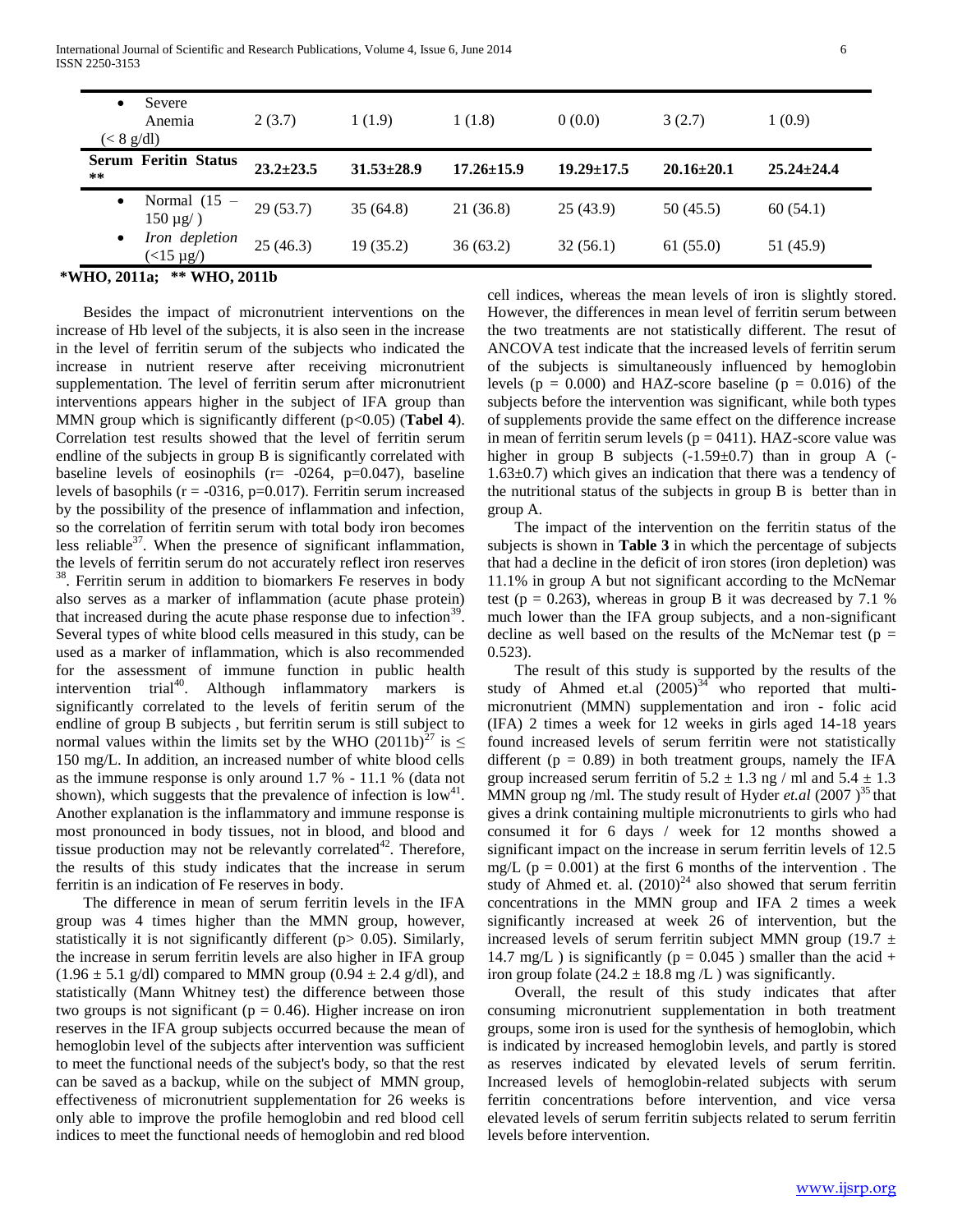| <b>Variable</b>               | <b>IFA</b> group<br>$(n = 54)$ | <b>MMN</b> Group<br>$(n = 57)$ | <b>P</b> Value |
|-------------------------------|--------------------------------|--------------------------------|----------------|
| Hemoglobin (g/dl)             |                                |                                |                |
| baseline                      | $11.73 \pm 1.4$                | $11.67 \pm 1.3$                | $0.920^2$      |
| endline                       | $12.34 \pm 1.4$                | $12.40 \pm 1.1$                | $0.930^2$      |
| mean difference               | $0.61 \pm 0.98$                | $0.73 \pm 1.1$                 | $0.788^{2}$    |
| <b>P</b> value                | 0.000 <sup>1</sup>             | 0.000 <sup>1</sup>             |                |
| <b>Serum Ferritin (ng/ml)</b> |                                |                                |                |
| baseline                      | $23.2 \pm 23.5$                | $17.3 \pm 15.9$                | $0.198^2$      |
| endline                       | $31.5 \pm 28.9$                | $19.3 \pm 17.5$                | $0.024^2$      |
| mean difference               | $8.31 \pm 31.8$                | $2.03 \pm 23.2$                | $0.344^{2}$    |
| P value                       | $0.078$ <sup>1</sup>           | 0.420 <sup>1</sup>             |                |

 In conclusion, twice-weekly supplementation with MMNs for 26 wk is not more efficacious than is supplementation with iron and folic acid alone in improving the hematologic status of anemic adolescent girls. So, the findings of the present study have considerable implications for reducing anemia among anemic adolescent girls and support to choose one of them supplement giving twice weekly containing 60 mg iron/dose. Future studies are needed to increase of the frequency of micronutrient supplementation (3 times a week) with sufficient macro nutrient intake and prevent the incidence of infectious diseases.

#### ACKNOWLEDGMENT

 Gratitude to all principals from 5 Senior Government High School in Maros Regency that permit the implementation of the study, and all participants in this study. Thanks to Directorate of Higher Education Ministry of Education and Culture of Republic of Indonesia, Department of Health and Department of Education Maros District.

#### **REFERENCES**

- [1] Sarma K.V.R. (2009). Micronutrient-An Essential Aid to daily Growth in Children (perspective). Indian Pediatric, Vol. 46 (1): S12-19.
- Parimalavalli P and Sangeetha M. (2011). Anthropometric Measurements and Nutrient Adolescent Girls. Anthropologist, 13(2): 111-115.
- [3] Arisman, 2009. Gizi Remaja. Dalam Buku Ajar Ilmu Gizi: Gizi dalam Daur Kehidupan. Penerbit Buku Kedokteran EGC, Jakarta. (In Indonesian)
- [4] Soetardjo S, 2011. Gizi Usia Remaja. Dalam Gizi Seimbang dalam Daur Kehidupan, Sunita Almatsier, Susirah Soetardjo, Moesijanti Soekarti. PT Gramedia Pustaka Utama, Jakarta. (In Indonesian)
- [5] Kamal S, Erfan M, Kholoussi S.M, and Bahgat K.A.E. (2010). Growth Pattern in Anemic Children and Adolescents, aged 12-14 years. Journal of American Science, 6(12): 1636-1646.
- [6] Allen L.H. (2002). Iron supplements: scientific issues concerning efficacy and implications for research and programs. J Nutr 132:813S–9S.
- [7] Broek and Letzky. (2000). Etiology of anemia in pregnancy in south Malawi. American Journal of Clinical Nutrition, Vol. 72(1):247S-256S.
- [8] Hinderaker S.G., Olsen B.E., Lie R.T., Bergsjo P.B., Gasheka P., Bondevik G.T., Ulvik R., and Kvale G. (2002). Anemia in pregnancy in rural Tanzania: associations with micronutrients status and infections. European Journal of Clinical Nutrition, 56(3): 192-199.
- [9] Tolentino K and Firedman JF. (2007). An update on anemia in less developed country. Am.J.Trop.Med.Hyg, 77(1): 44-51.
- [10] Escott-Stump, S., 2002. Hematology : Anemias anda Blood Disorders : In Nutrition and Diagnosis-Related Care. Fifth Edition. Lippincott Williams and Wilkins: Baltimore, Philadelphia USA.
- [11] Ahmed F., Khan M.R., Banu C.P, Qazi M.R., Akhtaruzzaman M. (2008). The coexistence of other micronutrient deficiencies in anaemic adolescent school girls in rural Bangladesh. Eur J Clin Nutr, 62(3):365-72.
- [12] Tupe R., Chiplonkar S.A, Kapadia-Kundu N. (2009). Influence of dietary and socio-demographic factors on the iron status of married adolescent girls from Indian urban slums. Int J Food Sci Nutr, 60(1):51-9.
- [13] Haryanta, 2005. Pengaruh Konsumsi Makanan Sumber Hem dan Nonhem dengan Suplementasi Vitamin C terhadap Kadar Hemoglobin pada Anak Sekolah Dasar yang Mengalami Anemia Defisiensi Zat Besi. Tesis yang Tidak Dipublikasikan, PPS Unhas, Makassar. (In Indonesian)
- [14] Nhien N.V., Khan C.N., Yabutani T., Ninh N.X., Chung L.T.K., Motonaka J., and Nakaya Y. (2008). Relationship of low serum selenium to anemia among primary school children living in rural Vietnam. J.Nut. Sci. Vitaminol, 54(1):454-459.
- [15] Ramakrishnan U., N. Aburto, G. McCabe, and R. Martorell. (2004). Multimicronutrient interventions but not vitamin a or iron interventions alone improve child growth: Results of 3 meta-analyses. Journal of Nutrition, 134(10):2592-2602.
- [16] Hoffbrand A.V., Pettit J.E., Mos P.A.H., 2005. Kapita Selekta Hematologi (Essential Haematology. Cetakan I, Penerbit Buku Kedokteran EGC, Jakarta. (in Indonesian)
- [17] WHO, 2008. Worldwide prevalence of anemia 1993–2005. WHO Global Database on Anemia. WHO, CDC. WHO Library Cataloguing-in-Publication Data. ISBN 978 92 4 159665 7.
- [18] MoH, 2008. Laporan : Riset Kesehatan Dasar 2007. Balitbangkes Depkes RI, Jakarta.
- [19] WHO-SEARO, 2007. Adolescent Health Indonesia Factsheet. In: Adolescent Health at a Glance in South – East Asia Region. New Delhi.
- [20] Klemm RDW, Harvey PWJ, Wainwright E, Faillace S, Wasantwisu E, 2009. Scaling up micronutrient programs: What works and what needs more work? The 2008 Innocenti Process. Micronutrient Forum Publication. Washington, DC.
- [21] WHO, 2002. Improvement of Nutritional Status of Adolescent. Report of the Regional Meeting. Chandigarh India, 17-19 September 2002.WHO Regional Office of South-East Asia, New Delhi.
- [22] WHO, 2005. Nutrition in Adolescence-Issues and Challenges for Health Sector. Issues in adolescent Health and Development. WHO Press, Geneva.
- [23] Dwiriani C.M., 2012. Pengaruh pemberian zat multi gizi mikro dan pendidikan gizi terhadap perilaku makan dan status besi remaja puteri siswi SMP. Disertasi yang tidak dipublikasikan. Sekolah Pascasarjana Institut Pertanian Bogor. (In Indonesian)
- [24] Ahmed F, Khan M.R, Akhtaruzzaman M, Karim R, Williams G, Torlesse H, Darnton-Hill I., Dalmiya N., Nahar B. (2010). Long-Term Intermittent Multiple Micronutrient Supplementation Enhances Hemoglobin and Micronutrient Status More Than Iron + Folic Acid Supplementation in